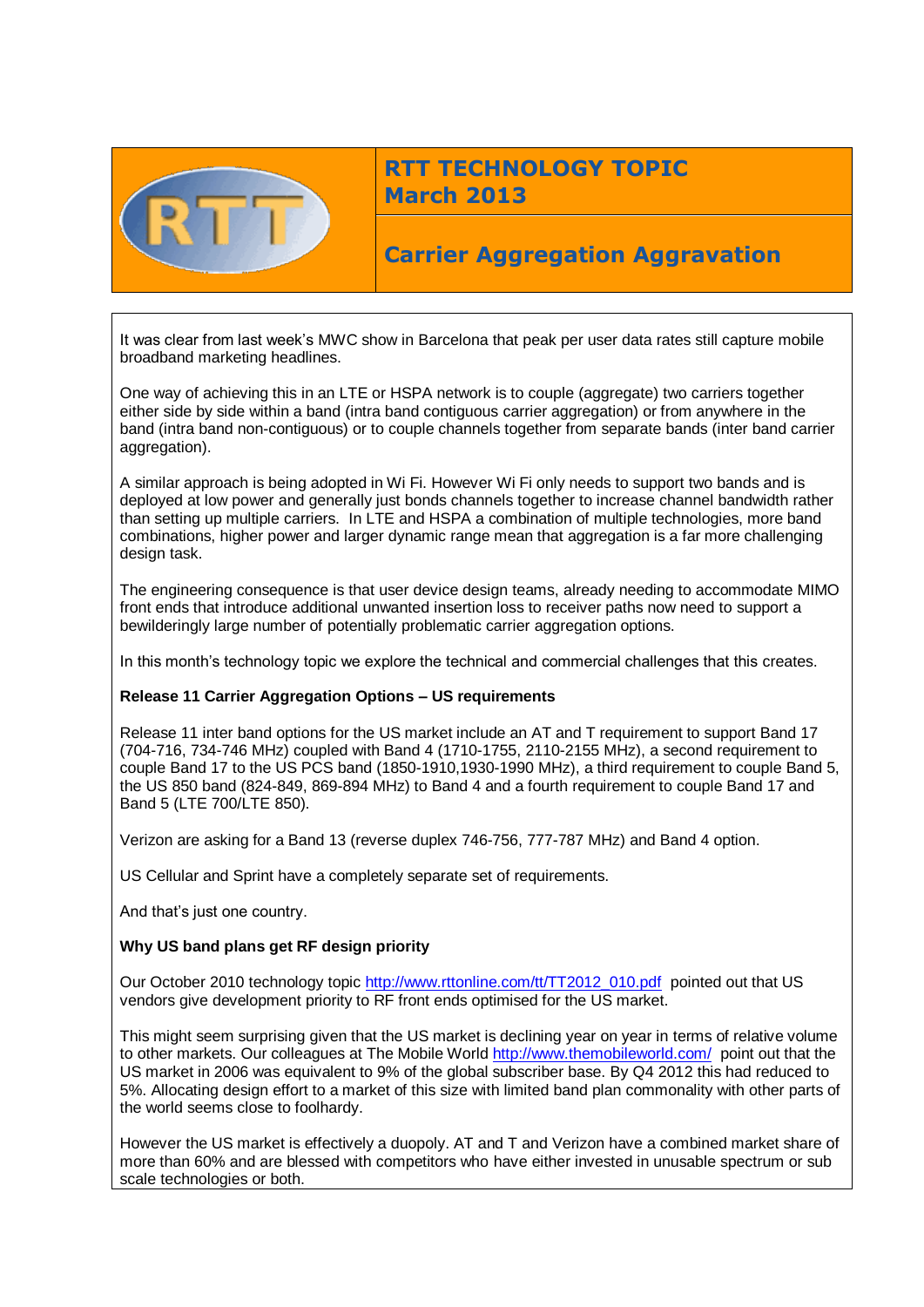As a result the US market share of global market value is about 15 %, remarkably similar to 2006 despite the relative loss of volume.

As any economist will tell you this means that US ARPU is higher than many other markets and US operators have relatively deep pockets which at least partially explains why they have been able to deploy LTE rather faster than operators in other parts of the world and why they have an apparently disproportionate influence over how RF design effort is deployed.

This is inconvenient for operators servicing markets outside the US. The example given in the October Technology Topic was the unavailability of an iPhone with Band 20 support for Europe.

#### **Why bother with carrier aggregation**

So you might wonder why operators want to bother with yet another physical layer change. The answer is that at system level it is potentially possible to realise multiplexing and scheduling gain which can be translated into additional throughput and capacity. Marketing teams can also claim a higher per user peak data rate.

At network level, one option is for a user device to be camped on a macro cell at 700, 800 or 900 MHz with a simultaneous connection to a micro cell or pico cell. As no hand off is needed between the macro cell and other cells the signalling load is lower. Potentially a voice channel could be supported on the macro cell or data could be multiplexed across both carriers. A throughput gain and reduced latency should be achievable. Together these should translate into improved service quality.

#### **The impact on the supply chain**

However the potential system gain opportunities are offset by the impact carrier aggregation will have on user device RF front end complexity (design risk), cost and performance. Additionally it is questionable whether the supply chain will be willing or able to respond to these multiple requirements.

For example suppliers wishing to meet the carrier aggregation requirements of operators other than those in the US are being asked to deliver a completely different set of carrier aggregation options including coupling LTE 1800 (Band 3) with Band 7 (LTE at 2.6 GHz), Band 20 (LTE 800 for Europe), with Band 8 (LTE900), Band 4 and Band 7 for Canada and Band 38 intra band for China – and that's a highly edited list.

And operators with HSPA are asking for dual carrier HSPA (Release 8), dual band dual carrier HSPA (Release 9), four carrier HSPA (Release 10) and eight carrier HSPA (Release 11).

Each of these options determines where the multiple carriers are combined, for example at digital baseband, in analogue waveforms before the RF mixer, after the RF mixer but before the power amplifier or after the PA. This implies a requirement for multiple front end architectures.

Each option needs to be noise matched on the receive path and power matched on the transmit path

And designed to minimize inter modulation which effectively means more linearity.

It is hard to see how this can be achieved without introducing additional insertion loss and noise. The linearity on the transmit path can potentially be achieved by a combination of clipping, adaptive pre distortion and envelope tracking but these are not noiseless processes.

Release 12 LTE introduces 256 QAM on the downlink and the option of OFDM on the uplink. This implies a need for a lower noise floor and more linearity on the TX and RX path.

## **The Supply Chain Smith Chart**

So once again we find ourselves describing a mismatch between regulatory policy, spectrum allocation policy, standards evolution, marketing ambition (high per user peak data rates) and practical RF plumbing, a mismatch which threatens to leave operators in markets other than the US with spectrum